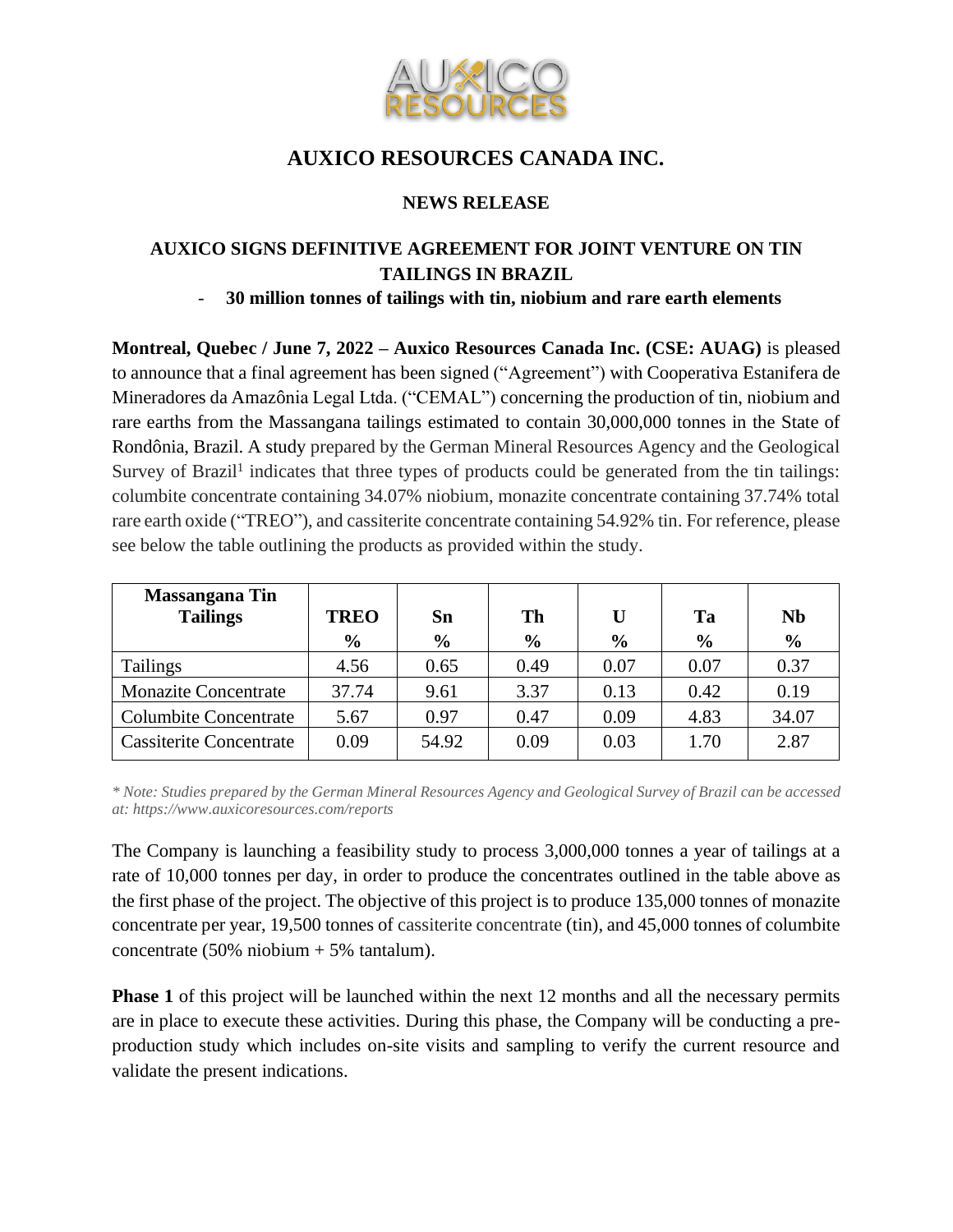

**Phase 2** will involve the construction of the ultrasound-based processing facility capable of eliminating the radioactive elements that are contained in the tailings. The plant will have a capacity of 100,000 tonnes per year in order to produce rare earth concentrates that meet the international norms for the transportation of these materials.

In **Phase 3** these rare earth concentrates from Brazil (50,000 tonnes) will be shipped to the United States of America ("US") for final separation of the rare earth elements. The Company has prepared a scoping study for the refining of rare earths in Little Rock, Arkansas, US.

The total capital expenditure for the concentration plant in Brazil, and the elemental separation in the US, has been estimated at US\$300,000,000. The Company received a term sheet from Broughton Capital for US\$300,000,000 debt financing, which is subject to due diligence and an off-take agreement, of which the Company is in the process of negotiating.

### **Terms of the Agreement**

Auxico will earn 85% of the profits of the Joint Venture ("JV") by first, paying US\$2,000,000 over the next year, and second, by providing the JV with the necessary capital to engage in the production of the above-mentioned concentrates.

Payments are scheduled as follows: the first payment of US\$500,000 will be made within 30 days of the date that the Agreement was signed; the second payment of US\$250,000 will be made on or before September 30, 2022; the third payment of US\$250,000 will be made on or before December 31, 2022; and final payment of US\$1,000,000 will be made on the anniversary of the first payment.

### **Radioactivity**

The Company has successfully removed the thorium content, making the concentrate nonradioactive and eligible for international shipping. Using the ultrasound-assisted extraction ("UAEx") process, the thorium content in the concentrate was reduced to less than 0.1%. For reference, please see the following table.

| <b>Brazil</b>      |                   |  |  |  |  |
|--------------------|-------------------|--|--|--|--|
| Thorium Grade (%)  | Thorium Grade (%) |  |  |  |  |
| <b>Before UAEx</b> | After UAEx        |  |  |  |  |
|                    | $\epsilon$ 0.1    |  |  |  |  |

*\*Coalia Research Institute in Thetford Mines, Quebec, analyzed the samples of the concentrates and performed the metallurgical testing referred to above*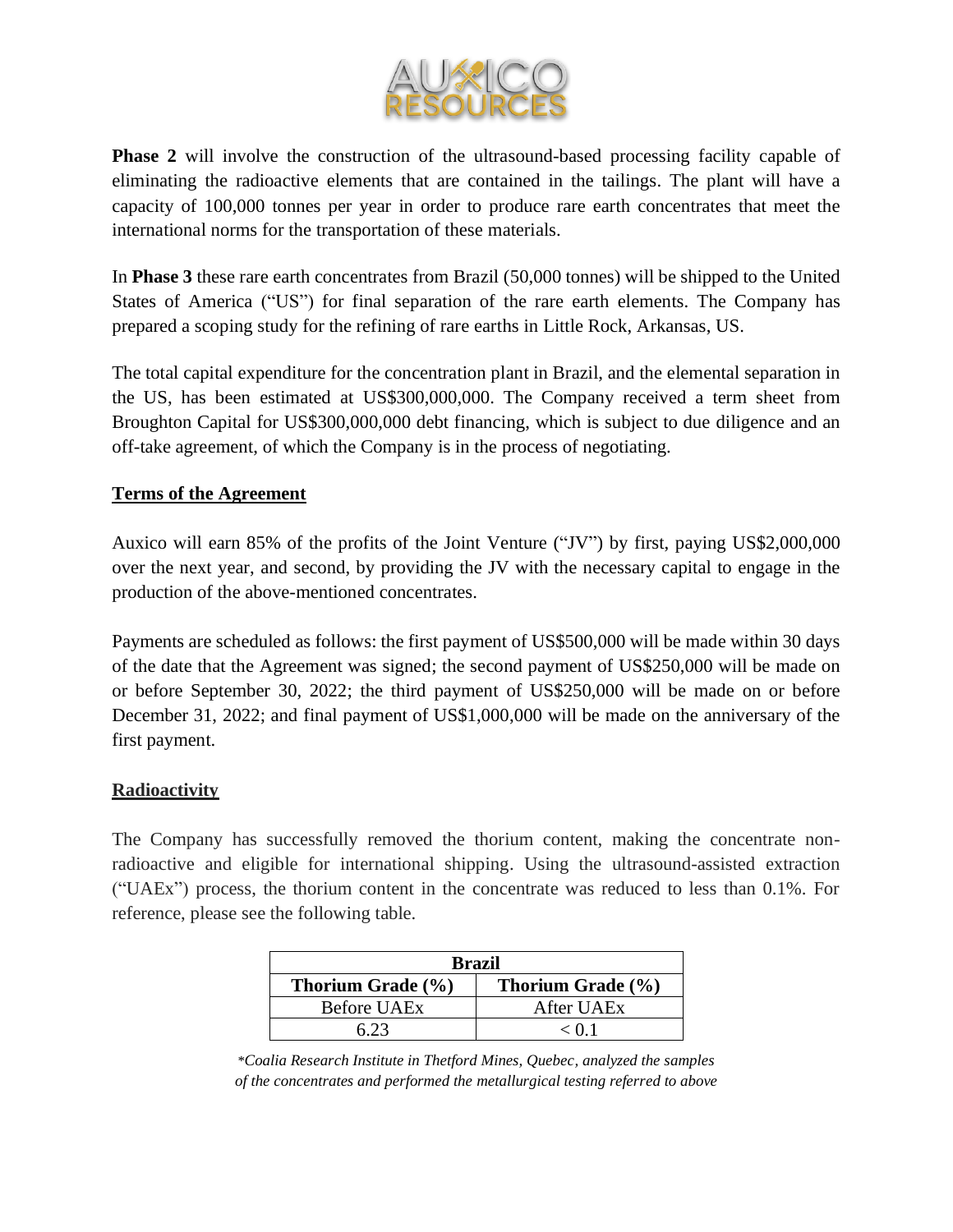

The feed material from the tailings received by Auxico averaged 4.56% total rare earth oxide content (TREO), indicating a content of rare earths in the tailings in the order of 1,370,000 tonnes. The provided concentrate contained 63.49% TREO. Please see the table below.

| <b>Element</b> | <b>Symbol</b>                   | Grade $(\% )$ | <b>UAEx</b><br>Recovery $(\% )$ |
|----------------|---------------------------------|---------------|---------------------------------|
| Cerium         | CeO <sub>2</sub>                | 35.90         | 94.43                           |
| Dysprosium     | $Dy_2O_3$                       | 0.28          | 83.54                           |
| Gadolinium     | $Gd_2O_3$                       | 0.17          | 100.00                          |
| Lanthanum      | La <sub>2</sub> O <sub>3</sub>  | 15.17         | 94.24                           |
| Neodymium      | Nd <sub>2</sub> O <sub>3</sub>  | 9.04          | 92.51                           |
| Praseodymium   | Pr <sub>6</sub> O <sub>11</sub> | 0.89          | 100.00                          |
| Samarium       | $Sm_2O_3$                       | 0.90          | 93.28                           |
| Yttrium        | $Y_2O_3$                        | 1.14          | 80.80                           |
|                | Total REO $(\% )$               | 63.49         |                                 |

Coalia Research Institute in Thetford Mines, Quebec, analyzed the samples of the concentrates and performed the metallurgical testing referred to above.

Auxico plans, under the supervision of the QP, to initiate a sampling program of the tailings, and prospect primary and secondary deposits identified from satellite imagery. **Primary Structures**: Four ring structure intrusions highly fractured by secondary faults have been identified. **Secondary Structures**: Numerous flow/drainage accumulation sites that are not yet exploited have also been identified from satellite imagery. These sites are located in the lowest topographical areas in valleys or streams/rivers in the drainage systems that cross the Massangana granites and the immediate surrounding areas which may represent alluvial mineral deposits, similar to the ones previously exploited.

The following program has been recommended by Auxico's QP and JAPOSAT: (1) compilation of all available technical data; (2) prospect the highly fractured NW and NE lineaments cutting the Massangana Granite Ring structures in search of pegmatite/quartz veins primary source of the mineralization; (3) prospect the drainage accumulation sites for the secondary alluvial mineral deposits: and (4) conduct a LIDAR survey over the property to get a more accurate representation of the structural features and also to more accurately map and calculate the area/volume of the tailings.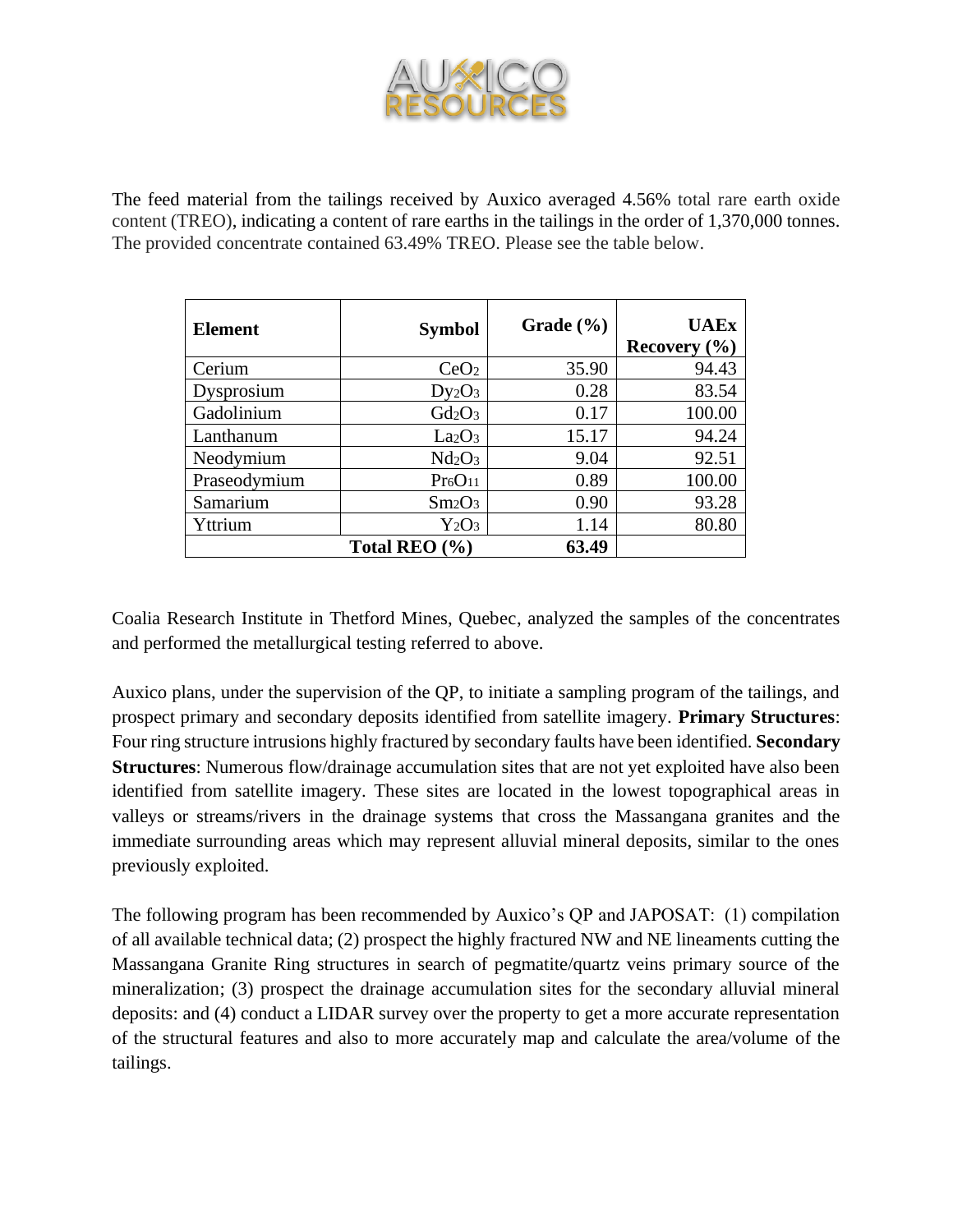

*Reference <sup>1</sup> Studies prepared by the German Mineral Resources Agency and Geological Survey of Brazil can be accessed at[: https://www.auxicoresources.com/reports](https://www.auxicoresources.com/reports)*

*DERA, Investigation of tin and tantalum ores from the Rondônia Tin Province, northern Brazil, to develop optimized processing technologies, direct link: [https://www.auxicoresources.com/\\_files/ugd/6f9bc0\\_e63c3a5dcb934e4180d2184a0dff7deb.pdf](https://www.auxicoresources.com/_files/ugd/6f9bc0_e63c3a5dcb934e4180d2184a0dff7deb.pdf)*

*DERA, Tin ores from Rondônia, Brazil and development of advanced processing methods, direct link: [https://www.auxicoresources.com/\\_files/ugd/6f9bc0\\_c9617f83649642c38e3f027f8bef93a2.pdf](https://www.auxicoresources.com/_files/ugd/6f9bc0_c9617f83649642c38e3f027f8bef93a2.pdf)*

#### **About Auxico Resources Canada Inc.**

Auxico Resources Canada Inc. ("Auxico" or the "Company") is a Canadian company that was founded in 2014 and based in Montreal. Auxico is engaged in the acquisition, exploration and development of mineral properties in Colombia, Brazil, Mexico, Bolivia and the Democratic Republic of the Congo.

Additional information on Auxico can be found on the Company's website (www.auxicoresources.com) or on SEDAR (www.sedar.com) under "Auxico Resources Canada Inc."

#### **QUALIFIED PERSON**

This news release was reviewed and approved by Joel Scodnick, P.Geo., an independent consultant to Auxico, in his capacity as a Qualified Person, as defined by National Instrument 43-101. The estimated resource presented in this press release is not compliant with National Instrument 43- 101, and therefore the QP warns the reader to be cautious of the results in this press release.

#### **ON BEHALF OF THE BOARD OF DIRECTORS**

« signed » « signed »

Pierre Gauthier Mark Billings [pg@auxicoresources.com](mailto:pg@auxicoresources.com) [mb@auxicoresources.com](mailto:mb@auxicoresources.com) Cell: +1 514 299 0881 Cell: +1 514 296 1641

CEO, Auxico Resources Canada Inc. President, Auxico Resources Canada Inc.

*The Canadian Securities Exchange (CSE) has not reviewed and does not accept responsibility for the adequacy or the accuracy of the contents of this release.*